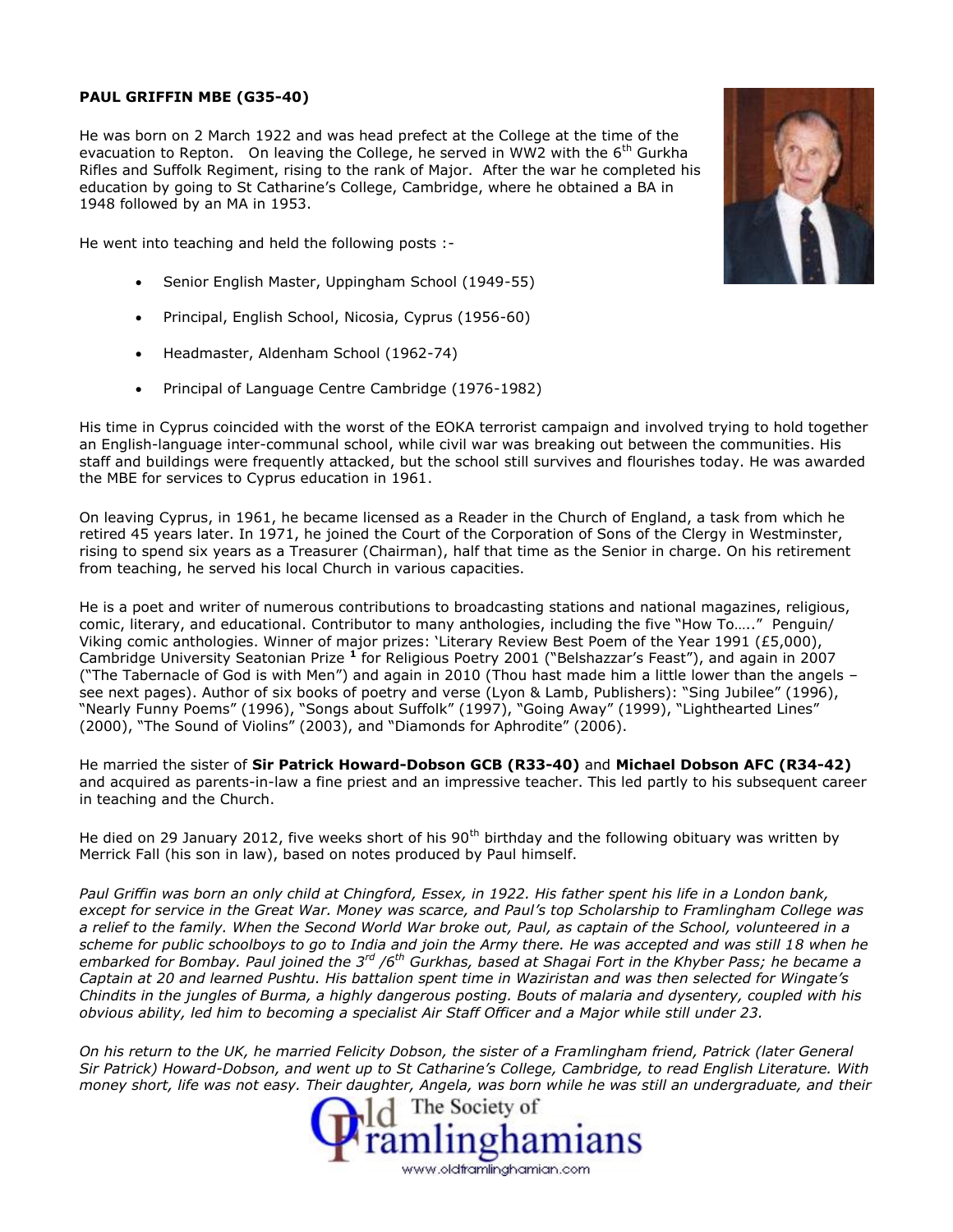*second child, Jonathan, at Uppingham where Paul had been appointed to sort out the teaching of English. After six years, Paul took the post of Principal of the English School in Nicosia, Cyprus, a school founded in the belief that the Greek and Turkish communities could be brought together through education. He worked towards this end and showed great courage in walking the talk, making lasting friendships in all Cypriot communities. He was fully involved in local life and activities, including acting and reading the radio news during the Emergency under the pen-name Peter Lyon. He was awarded an MBE for his contribution to education.*

*When independence came, having lost staff, buildings and many pupils to terrorism, Paul returned to the UK, and was appointed Headmaster of Aldenham, where he spent 13 years. Through his dedication to teaching and to insisting on the highest standards, he inspired enormous loyalty and respect among those in his charge. These were times of great social change and youthful rebellion: a challenge for a man who had experienced the order and precision of the military life during wartime. He described himself in those days as a cautious progressive, for which in retrospect many of his former pupils will surely be grateful. Not unusually, he liked to walk the dog, but did he sometimes, as a rumour had it, almost prefer dogs to people?*

*A new phase began with seven pleasant years starting a language school in Cambridge, before retirement to Southwold, in Suffolk. He had been writing sporadically ever since India, and won many literary competitions, contributing regularly to "The Spectator" and other periodicals. In so doing he came across a group of writers with whom he wrote a series of humorous books, including How To Become Ridiculously Well-Read In One Evening. After that, he published a number of volumes of his own poetry. He was awarded £5,000 for providing the winning entry in the Literary Review's National Poetry Competition with Love in an English Garden; and on three occasions, the last as recently as 2010, he won the Cambridge University Seatonian Prize for Religious Poetry.*

*Throughout his life his religious faith was deep and uncompromisingly orthodox, and was expressed in some of his most moving poems. He enjoyed preaching, first as Headmaster and then as a Reader of the Church of England, and leading services in various parishes in Suffolk. While at Aldenham, Paul had joined the Corporation of the Sons of the Clergy, of which he became Treasurer (Chairman). He also devoted himself to the work of St Mary's, Huntingfield, in whose Rectory Felicity had grown up and where they were married.*

*To everything he did he brought a fierce intelligence; while loyal to a fault, he was always more at home as his own man than in the role of willing subordinate. In Southwold, many of the local Suffolk boys whose authenticity he relished will fondly remember him on the beach at night, with windbreak and tilly-lamp, casting his line for dabs.*

*Paul Griffin, teacher, churchman, poet, born 2 March 1922, died peacefully at home 29 January 2012, five weeks short of his 90th birthday. He leaves a wife, Felicity, and two children, Angela and Jonathan.*

**<sup>1</sup>** The Seatonian Prize was established in 1741 by Thomas Seaton and is awarded by the University of Cambridge for the best English poem on a religious subject. It is open to any Master of Arts of the university.

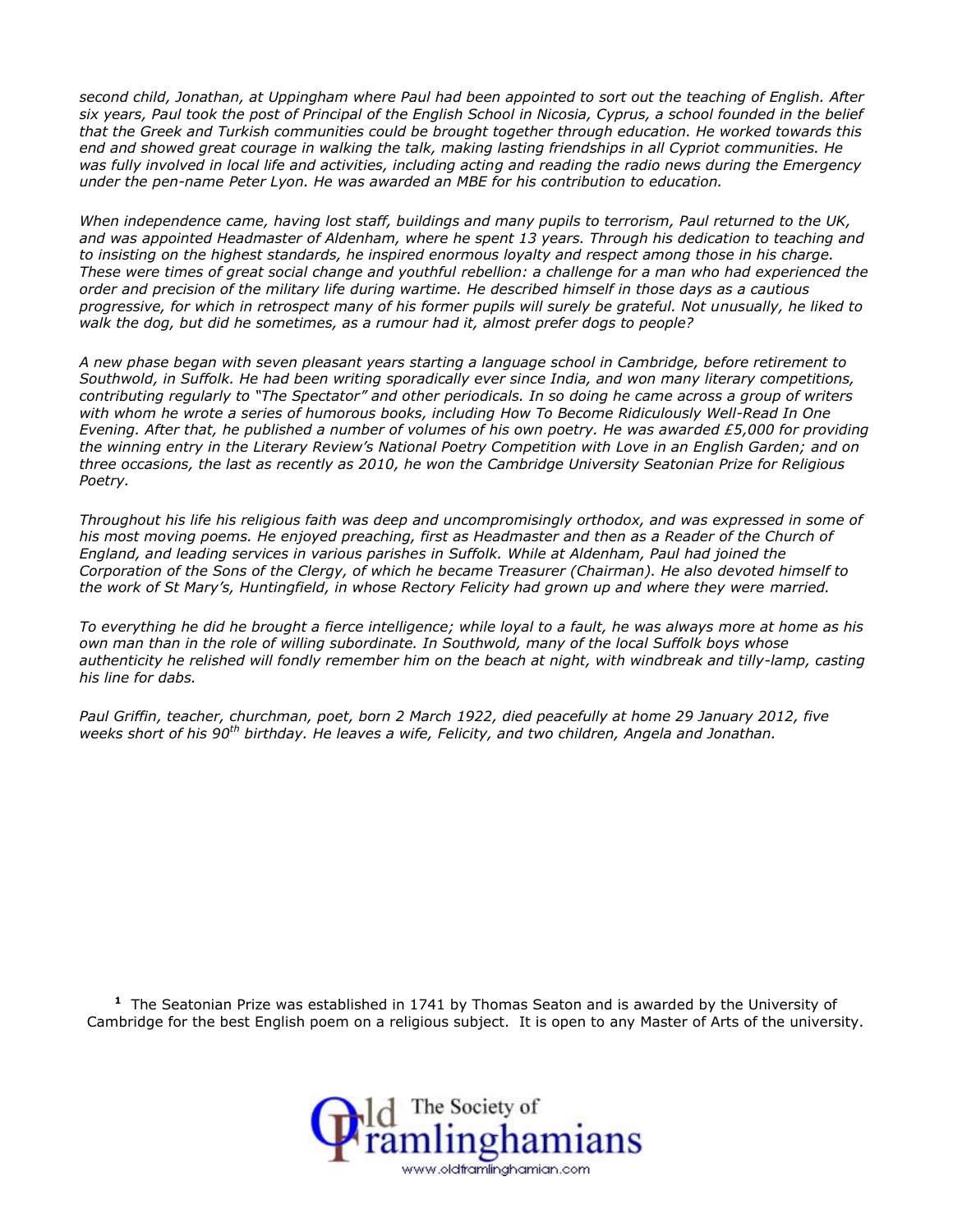# "Thou hast made him a little lower than the angels."

### 1. Whistler Window

Etched into glass, his frozen plane That flew so proudly after prey, And dying in the air of war Waits in the winter till the day When angels come in one last flight To lift it up, high and away.

The etching glows, but you will see No trace of how the aircraft fell, Its wreckage resurrected now, Not on the burning marl of Hell, Scarred and battered like this church, But cured now, and shining well..

2. The Struggle Upwards

Level with beasts, by humans made, It stays, awaits the judgment day Held by material weight as we, Who struggle up and cannot stay, But fall to earth with wounded wings, And unlike him, blaspheme away.

As in the ancient bestiary, The tortoise struggling to fly, That pauses, fluttering weary wings, For ever halfway to the sky, Not waiting till the trumpet blows That calls the angels from on high.

*Man, with angels, beasts, and stones Must wait, content with what he owns Until the whole creation ends And all in love and glory blends.*

### 3.Swans

Out of the air, as I crouch by the waters of darkness I look for a sign, hearing the wings in the distance, Singing the Lord's song in a strange land.

For sure the end and the angels will come in the evening, Sailing out of the mist in the river valley Like swans, incredible necks pioneering the air.

The mist will hang on the river, the water run strangely, Twisting fearfully under the roots of the willows, When it hears the beat of wings from the blotted-out bridge.